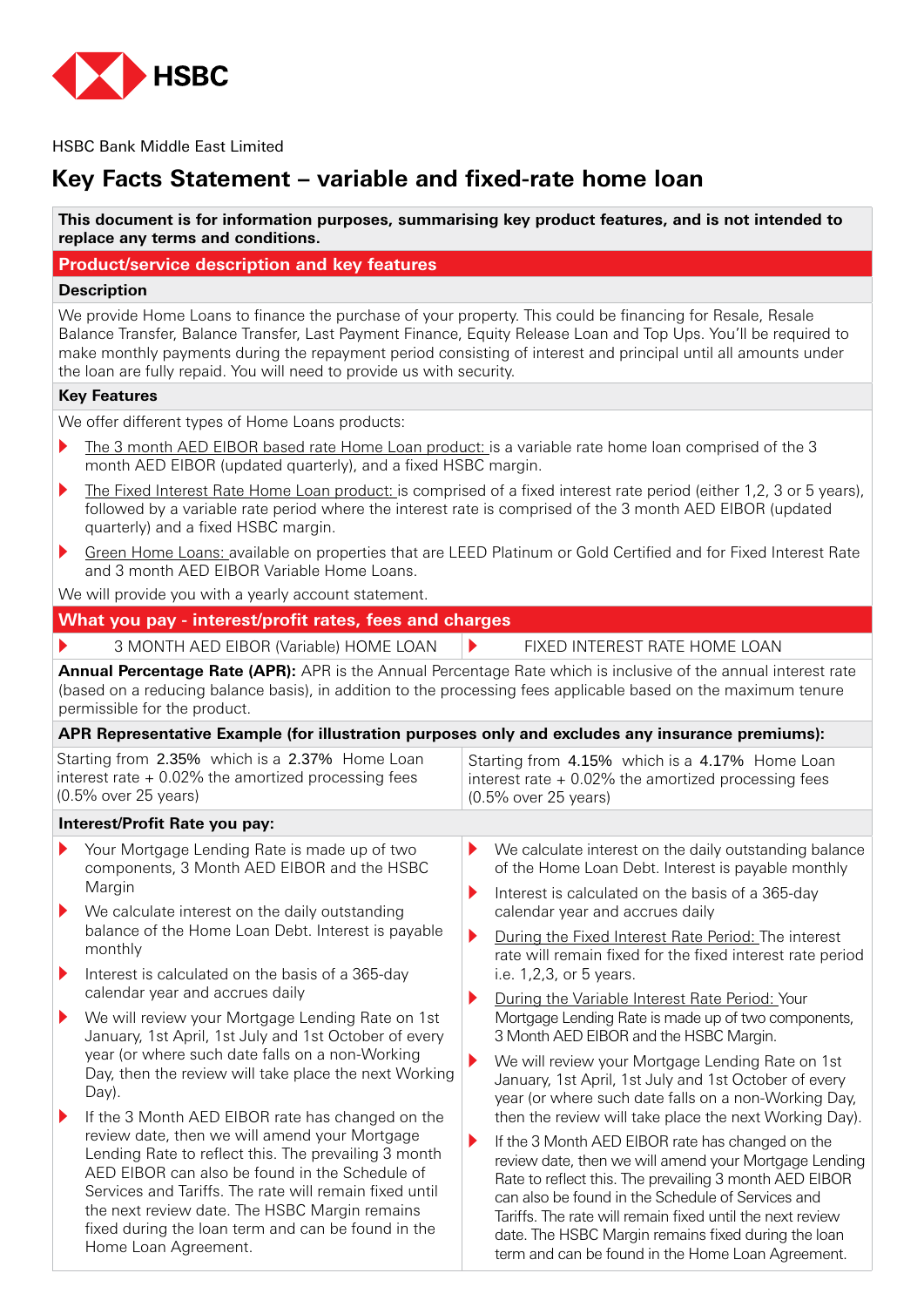#### **Fees and Charges:**

The following is a summary of some of the applicable fees and charges. For details of all applicable fees and charges, please refer to the latest Schedule of Services and Tariffs, available on www.hsbc.ae.

Arrangement Fee: arrangement fee up to 1% (1.05% inclusive of VAT) of the loan amount (charged once) for all transaction types (except Balance Transfer). For Balance Transfer, arrangement fee of AED 2,625 (inclusive of VAT) will be charged (these fees are charged once and non-refundable).

Valuation Fee: AED 2,625 (including 5% VAT) (charged once and non-refundable).

Registration fees: payable to the relevant Land Department when registering the mortgage; please refer to the relevant Land Department for up to date fee details (charged once and non-refundable).

Early Settlement Charge: applicable if you early settle the loan within the period mentioned in the Schedule of Services and Tariffs (charged once and non-refundable).

1% (1.05% inclusive of VAT) on the outstanding loan amount or AED 10,000 (AED 10,500 inclusive of VAT), whichever is less.

Illustrative example:

- If an outstanding loan amount of AED 900k is settled, then the early settlement charge would be 1% of  $AED900k = AED 9K$
- If an outstanding loan amount of AED 1.1 $m$  is settled, then the early settlement charge would be 1% of  $AED1.1m = AED 11K$ , however due to the maximum payable limit, you would not pay more than AED 10K in this scenario

Over payment: No charge for overpayments of up to 25% of the outstanding loan amount (calculated at the time of the first overpayment in that calendar year) per calendar year subject to a minimum overpayment amount of AED 25.000 on top of your usual monthly instalment. If you exceed your 25% allowance then 1% (1.05% inclusive of VAT) on the excess amount, or AED 10,000 (AED 10,500 inclusive of VAT), whichever is less will be charged (charged each time, non-refundable).

Default interest rate: prevailing interest rate set-out in your home loan agreement on all overdue payments.

### **Your right to cancel**

- You have a 5 Working Day cooling-off period starting on the next Working Day after you sign the Agreement. This means that you may cancel the Agreement during this period without penalty and we will refund the Home Loan Arrangement Fee. We will not refund any fees we have paid to third parties on your behalf, such as Valuation fees and Group Life Insurance premiums.
- You may also waive your cooling-off period. If you do so, the terms of the Agreement and the HSBC Home Loan Terms and Conditions will be immediately effective and binding. If you have not waived your cooling off period, and wish to proceed after the cooling off period has expired, you must contact us and provide your instructions to proceed with the Agreement. We will only proceed when we have confirmed your instructions. If you do not contact us, we will assume you do not wish to proceed, and your Agreement will automatically expire on the expiry date set out in the Agreement, and we will not refund the Home Loan Arrangement Fee.

#### **Ending your agreement early**

You may end your agreement with us by, for example, closing your account, at any time but there may be penalties to pay if you are closing an account early (see above Fees and Charges for early settlement/withdrawal). If you do wish to end your agreement you should contact us by sending an email to mortgage.team@hsbc.com or call Phone: 800-HOUSE (46873). You will need to repay all outstanding balances and to pay any fees or charges that have accrued.

#### **What are your primary obligations?**

The Terms and Conditions applicable to your Agreement with us, which will be provided to you for review before you sign, set out the terms of the contract between us including your obligations to us and ours to you, including but not limited to the following:

- Drawdown must take place within 2 months of the date the Agreement is issued;
- Pay all outstanding amounts, fees and charges as and when they fall due. You must make monthly payments (comprising of interest and principal) on the due date until the outstanding amounts under the loan are fully repaid:
- Provide us with security (first ranking legal mortgage registered at the relevant Land Department) over the financed property in the form we require. You must also comply with all obligations imposed by the security, and take any steps we require to register and/or protect our security. We will retain the original Title Deed to the property until your home loan is fully repaid and closed;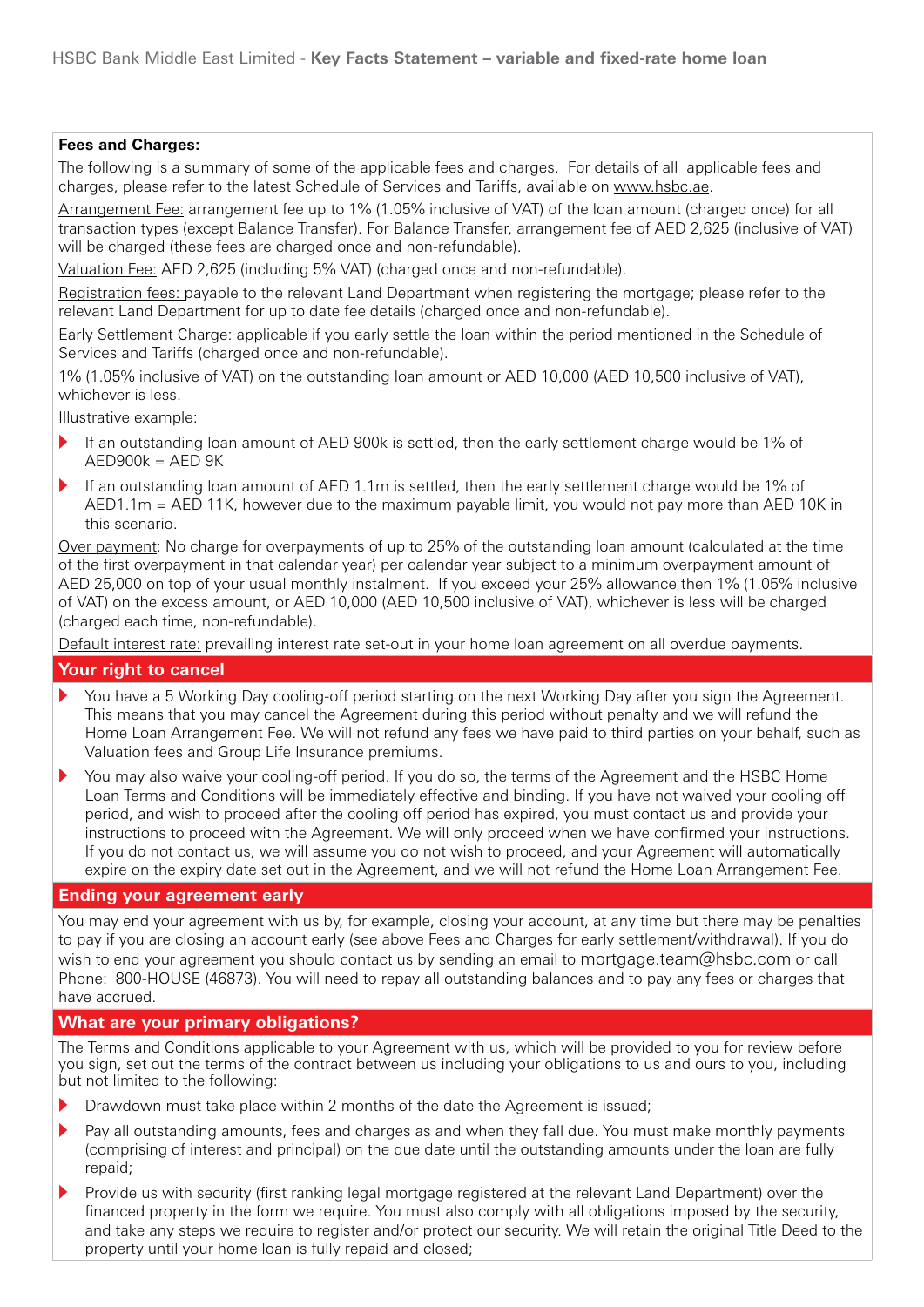- Have valid life and property insurance policies with one of our approved insurance providers before drawdown and maintain these throughout the term of the loan. Property insurance must insure against all usual risks to its full replacement value (or at a minimum, the outstanding balance of the home loan for apartments). Life insurance must be assigned to HSBC and cover the outstanding balance of the Home Loan in the event of vour death. You will procure that we are shown as loss payee on the face of the policy in such form as we require. If you fail to maintain a life or property insurance, we will take one out for our benefit and collect the premiums from you:
- Provide a property valuation report from one of our preferred providers at the time of application;
- Immediately inform us if your circumstances change, or if any information you provided during your application are incorrect;
- Keep the property in good repair and condition, and obtain our written consent to make any modifications or lease the property. You must not carry any business activity at the property. You'll need to pay all service and maintenance fees and contractual payments to the developer on time; and
- For leasehold properties: you must notify us immediately where amounts owing under the lease remain unpaid and ensure you comply with all tenant obligations under the lease.

This is not a comprehensive list of vour obligations, for full details refer to our Home Loan Terms and Conditions and the Agreement. You will be expected to meet all of vour obligations throughout the duration of vour loan.

#### **Security/guarantees/collateral/co-signatory – what do we require?**

Security (a first ranking legal mortgage) registered at the relevant Land Department over the financed property, in the form we require and Signed and undated security cheque of equivalent to loan amount. We may present this for payment if your monthly payments are overdue. If you have insufficient funds in your account to pay the full cheque amount when presented, we will need to report this to the UAE Central Bank and you may also face criminal or civil liability under applicable laws and regulations. We will notify you at the time of making you an offer if we require additional security, or the security stated above in a different form.

#### **Changes to your terms and conditions**

We reserve the right to make certain changes to your Agreement, Terms and Conditions after you have signed them, these are permissible changes. We will always give you at least 60 days' notice before we make a permissible change unless the change is required by law or regulation to take effect sooner. We'll treat your non objection, or continued use of the home loan, during the notice period as your acceptance to these changes. Please refer to Clause 12 of the Home Loan Terms and Conditions (available on www.hsbc.ae) for further details.

#### **What are the key terms?**

KEY LIMITATIONS: Our home loans are only available:

- If you are aged between 21 and 65 years; Minimum tenure of 5 years and Maximum Tenure of 25 years
- If you have a minimum monthly income of AED 15,000; and for a minimum loan amount of AED 50K for Top up and for other transactions AED 350K. Applications are subject to eligibility criteria and our internal policies.

#### **:WARNING**

#### **KEY EXCLUSIONS:**

Non-residents - If you live outside of the UAE, you may still be able to apply for a home loan to buy a property here. You'll need to be an HSBC Jade or Premier customer, or be eligible for an account for your home loan repayments.

#### **KFY RISKS:**

Below is a summary of some risks you should be aware of. More information is available in the HSBC Home Loan Terms and Conditions and Offer Letter.

**What if the interest rates go up?** Monthly payments could be considerably different if your Mortgage Lending Rate changes. E.g., if your Mortgage Lending Rate increases, this will result in larger monthly payments being due, however if vour Mortgage Lending Rate decreases, this will result in smaller monthly payments being due.

For Fixed Interest Rate Home Loans: What if the interest rate during the Variable Interest Rate Period is higher than the Fixed Rate Interest Rate Period, or if the interest increases during the Variable Interest **Rate Period?** There is a risk that your Mortgage Lending Rate could increase at the start of and/or during the Variable Interest Rate Period resulting in larger monthly payments.

**What if your income goes down?** You will still have to repay the Home Loan if you lose your job or if illness prevents you from working. We trust that you will give due consideration to your source of income, in particular taking into consideration any other debt obligations you may have and making sure you have sufficient financial resources to support your current or future lifestyle expenditure.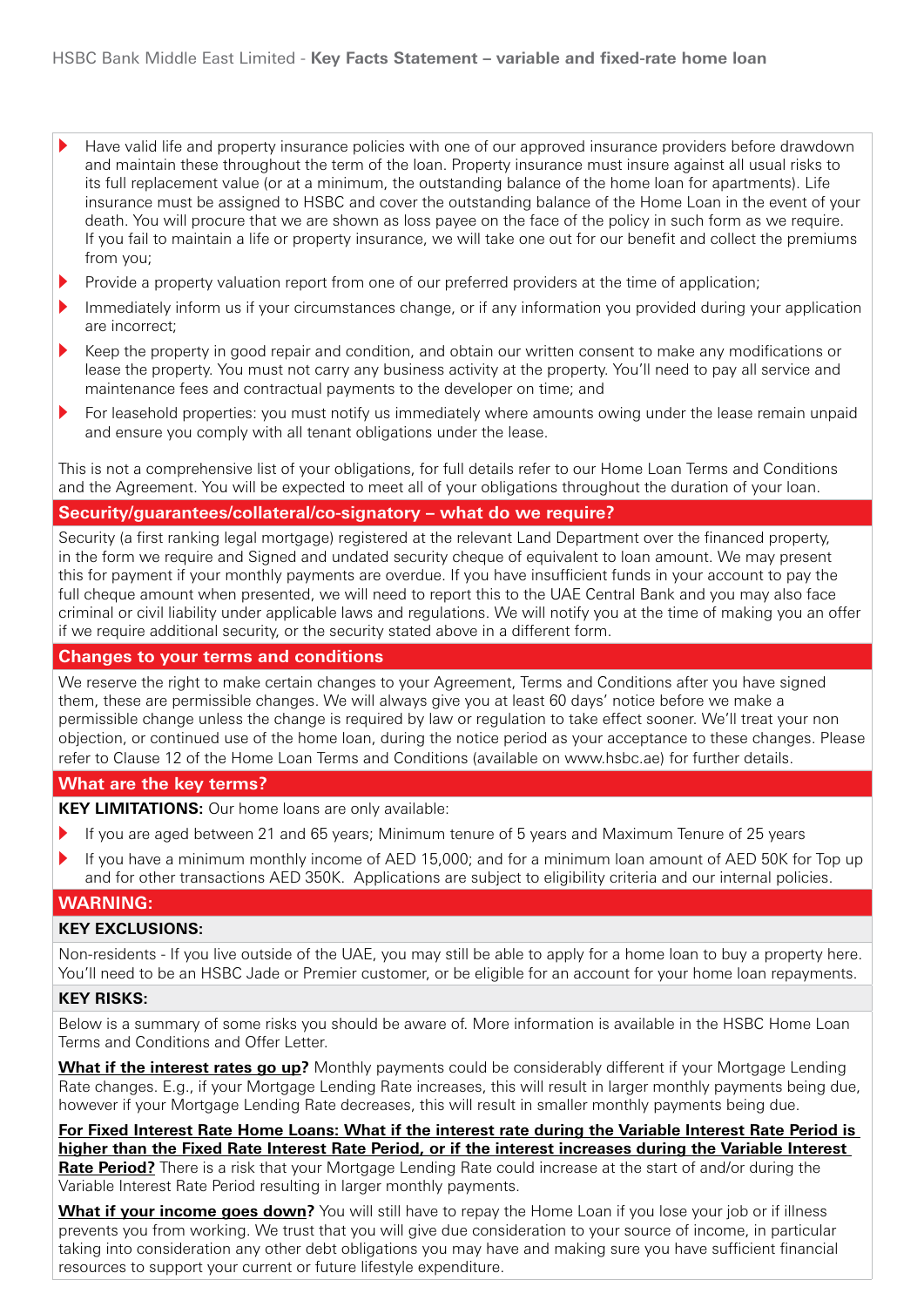If your Home Loan is secured over a Property which is a Last Stage Payment Finance Facility: You will still have to make monthly payments, pay any other fees and charges and interest (and possibly principal payments) will continue to accrue at the Mortgage Lending Rate regardless of whether construction, completion or the handover of the property is delayed, cancelled or otherwise for any other reason, and regardless of whether, for any reason, you are not satisfied with the property.

**Leasehold properties:** You will still have to make monthly payments, pay any other fees and charges, and interest will continue to accrue at the Mortgage Lending Rate in the event that your interest in the property expires or is terminated for any reason.

**Life and Property insurance:** If you fail to maintain the insurance policies and/or the assignment of these insurance policies referred to in Home Loans Terms and Conditions, we may (but are not obliged to) either take out policies in favour of us, to cover these risks, or make the premium payment on your existing policies on your behalf. You will be required to pay us an amount equal to the cost of these premiums/policies and we will be entitled to deduct such amount from any account you hold with us. These costs cannot be reversed once paid or accrued.

**Refinancing of your existing loans (Balance Transfer)**: You will still have to make monthly payments, pay any other fees and charges, and interest will continue to accrue at the Mortgage Lending Rate irrespective of any dispute you have with the seller/your existing home loan provider, and whether or not you have obtained title to the property.

It is important that you meet the terms and conditions of your home loan before and during the term of your loan. If you don't then:

A) we will not disburse your loan. We may also cancel your loan if disbursement has not taken place and you will lose any fees you have paid us; **B**) where you do not keep up with your repayments, we may take legal action to recover your outstanding amount and this may result in you losing your property. We may also enforce any other security you have provided to us, for example security cheques. Your home loan account will also go into arrears and we will report this to credit references agencies which may impact your credit rating and therefore limit your ability to access financing in the future. We are also entitled to use any monies in accounts you hold with us to meet your payment obligations; **C**) fees and charges may be applicable, for example we may charge you penalties **if you fully settle your loan early. Further details can be found in the Schedule of Services and Tariffs; and/or D)** we may demand immediate repayment of your loan and no further amounts will be disbursed. Interest, fees and charges will continue to accrue until you have fully repaid us; **E**) For more information please refer to your Home Loan Terms and Conditions, Offer Letter and Schedule of Services and Tariffs.

You will be liable for the cost of appointing a debt recovery agent, any related expenses we incur and our legal costs.

#### **Your right to complain**

The easiest way to make a complaint is by emailing us at contactus me@hsbc.com or by completing the form available online.

If you are unhappy with the response you've received, you can escalate your complaint to our Customer Experience team, who will look into the matter further for you. You can also contact our Customer Experience team by email at customerexperienceuae@hsbc.com or write to Customer Experience Team, HSBC Bank Middle East Limited, PO Box 66, Dubai, UAE.

If we are unable to resolve your complaint to your satisfaction you may complain to our regulator: the Central Bank of the UAE (www.centralbank.ae).

© Copyright. HSBC Bank Middle East Limited 2022 ALL RIGHTS RESERVED. No part of this publication may be reproduced, stored in a retrieval system, or transmitted, in any form or by any means, electronic, mechanical, photocopying, recording, or otherwise, without the prior written permission of HSBC Bank Middle East Limited, Issued by HSBC Bank Middle East Limited U.A.E Branch, PO Box 66, Dubai, U.A.E, regulated by the Central Bank of the U.A.E for the purposes of this promotion and lead regulated by the Dubai Financial Services Authority. CRN: MOR032422. Effective Date: 6 June 2022.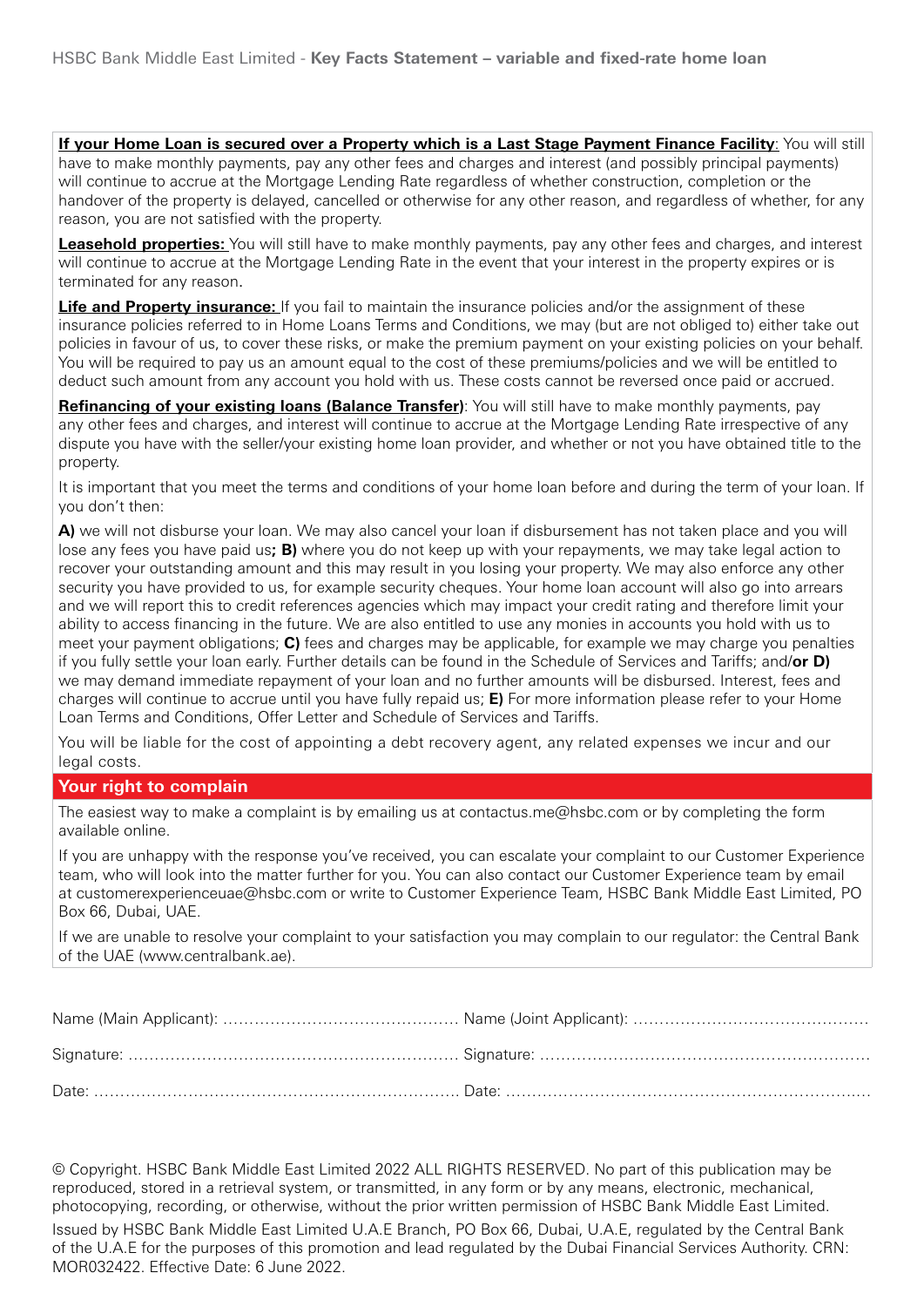

# بنك HSBC الشرق األوسط المحدود **بيان الحقائق الرئيسية - قرض السكن بمعدل فائدة متغير وثابت**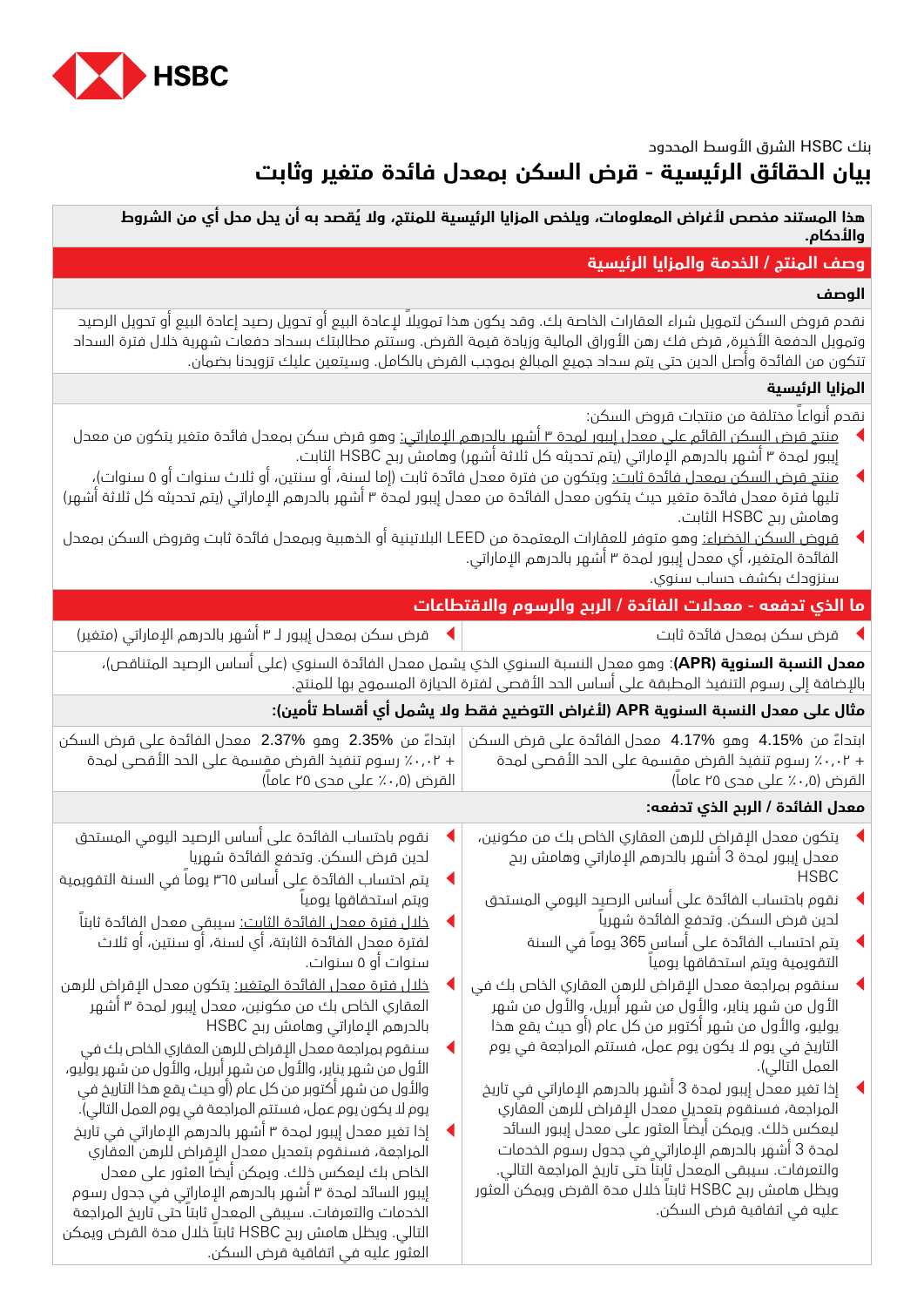## **الرسوم والمصاريف:**

فيما يلي ملخصاً لبعض الرسوم والمصاريف المطبقة. للحصول على التفاصيل المتعلقة بجميع الرسوم والمصاريف المطبقة، يرجى االطالع على أحدث جدول لرسوم الخدمات والتعرفات المتوفر على [ae.hsbc.www](http://www.hsbc.ae)

ر<u>سوم الترتيب:</u> تصل رسوم الترتيب إلى نسبة ١٪ (١,٠٥٪ شاملاً ضريبة القيمة المضافة) من مبلغ القرض (ويتم تحصيلها مرة واحدة) لجميع أنواع المعاملات (باستثناء تحويل الرصيد). أما بالنسبة لتحويل الرصيد، فسيتم فرض رسوم ترتيب قدرها 17۲۵ درهماً إماراتياً (شاملاً ضريبة القيمة المضافة) (ويتم فرض هذه الرسوم مرة واحدة وهي غير قابلة للاسترداد).

رسوم التقييم: ٢,٦٢٥ درهماً إماراتياً (شاملاً ٥٪ ضريبة القيمة المضافة) (ويتم تحصيلها مرة واحدة وهي غير قابلة للاسترداد).

<u>رسوم التسجيل:</u> تُدفع إلى دائرة الأراضي والأملاك ذات الصلة عند تسجيل الرهن العقاري. يرجى مراجعة دائرة الأراضي والأملاك ذات الصلة للحصول على تفاصيل الرسوم المحدثة (يتم تحصيلها مرة واحدة وهي غير قابلة للاسترداد).

رسوم التسوية المبكرة: تكون قابلة للتطبيق إذا قمت بتسوية قيمة القرض بوقت مبكر خالل الفترة المذكورة في جدول رسوم الخدمات والتعرفات (يتم تحصيلها مرة واحدة وهي غير قابلة للاسترداد).

ا٪ (١,٠٥٪ شاملاً ضريبة القيمة المضافة) على مبلغ القرض المستحق أو ١٠,٠٠٠ درهم إماراتي (١٠,٥٠٠ درهم إماراتي شاملاً ضريبة القيمة المضافة)، أيهما أقل.

مثال توضيحي:

- t في حالة تسوية مبلغ قرض حالي قدره 900 ألف درهم إماراتي، فإن رسوم السداد المبكر ستكون ٪1 من 900 ألف درهم إماراتي = 9 آالف درهم إماراتي
- t إذا تمت تسوية مبلغ قرض مستحق قدره 1,1 مليون درهم إماراتي، فستكون رسوم السداد المبكر ٪1 من 1,1 مليون درهم إماراتي = 11 ألف درهم إماراتي، ولكن نظراً للحد األقصى المستحق، فإنك لن تدفع أكثر من 10 آالف درهم إماراتي في هذا السيناريو.

<u>الدفعة الزائدة:</u> ليس هناك أي رسوم على الدفعات الزائدة حتى ٢٥٪ من مبلغ القرض المستحق (يتم احتسابها عند إجراء أول دفعة زائدة خلال تلك السنة التقويمية) لكل سنة ميلاحية مع مراعاة الحد أدنى لمبلغ الدفعة الزائدة والبالغ ٢٥,٠٠٠ درهم إماراتي بالإضافة إلى القسط الشهري المعتاد. وإذا تجاوزت مخصصاتك البالغة ٢٥٪، فسيتم تحصيل ١٪ (٢٠،٥٪ شاملا ضريبة القيمة المضافة) على المبلغ الزائد، أو ۱۰٫۰۰۰ درهم إماراتي (۱۰٫۵۰۰ درهم إماراتي شاملاً ضريبة القيمة المضافة)، أيهما أقل سيتم تحصيله (يتم تحصيله في كل مرة، وهو غير قابل للاسترداد).

<u>معدل الفائدة الافتراضي:</u> وهو معدل الفائدة السائد المحدد في اتفاقية قرض السكن الخاص بك على جميع الدفعات المتأخرة.

# **حقك في اإللغاء**

- سيكون لديك فترة تراجع مدتها 0 أيام عمل تبدأ في يوم العمل التالي بعد توقيع الاتفاقية. وهذا يعني أنه بإمكانك إلغاء الاتفاقية خالل هذه الفترة بدون أي غرامة وسنقوم بإعادة أي رسوم ترتيب تم احتسابها مقابل قرض السكن. ولن نقوم بإعادة أي رسوم قمنا بدفعها إلى أي أطراف أخرى بالنيابة عنك، مثل رسوم التقييم وأقساط التأمين الجماعي على الحياة.
- <sup>t</sup> كما يمكنك أيضاً التنازل عن فترة التراجع. وإذا قمت بذلك، فستكون شروط االتفاقية وشروط وأحكام قرض السكن من HSBC سارية المفعول وملزمة على الفور. وإذا لم تتنازل عن فترة التراجع الخاصة بك، ورغبت في المتابعة بعد انتهاء فترة التراجع، فسيتعين عليك االتصال بنا وتقديم التعليمات الخاصة بك لمتابعة االتفاقية. وسنواصل العمل فقط عند قيامنا بتأكيد تعليماتك. وإذا لم تتصل بنا، فسنفترض أنك ال ترغب في المتابعة، وستنتهي االتفاقية الخاصة بك بشكل تلقائي في تاريخ انتهاء الصالحية المحدد في االتفاقية، ولن نقوم بإعادة أي رسوم ترتيب مقابل قرض السكن.

# **إنهاء االتفاقية الخاصة بك في وقت مبكر**

يمكنك إنهاء اتفاقيتك معنا، على سبيل المثال، عن طريق إغالق حسابك في أي وقت، ولكن قد تكون هناك غرامات يجب دفعها إذا قمت بإغلاق حسابك بوقت مبكر (انظر أعلاه إلى الرسوم والمصاريف المطبقة على التسوية / السحب المبكر). وإذا كنت ترغب في إنهاء الاتفاقية، فيجب عليك التواصل معنا عن طريق البريد الإلكتروني على mortgage.team@hsbc.com أو الاتصال بنا على الهاتف رقم (٤٦٨٧٣) +٨٠ HOUSE وسيتعين عليك سداد جميع الأرصدة المستحقة ودفع أي رسوم أو مصاريف مستحقة.

# **ما هي التزاماتك األساسية؟**

تحدد الشروط واألحكام المطبقة على اتفاقيتك معنا، والتي سيتم توفيرها لك لمراجعتها قبل التوقيع، شروط العقد المبرمة بيننا بما في ذلك التزاماتك تجاهنا والتزاماتنا تجاهك، بما في ذلك على سبيل المثال ال الحصر ما يلي:

- ان يتم صرف قيمة القرض في غضون شهرين من تاريخ إصدار الاتفاقية.
- دفع جميع المبالغ والرسوم والمصاريف المستحقة عند استحقاقها. ويجب عليك سداد دفعات شهرية (تشمل الفائدة وأصل الدين) في تاريخ االستحقاق حتى يتم سداد المبالغ المستحقة بموجب القرض بالكامل؛
- تزويدنا بضمان (رهن عقاري قانوني من الدرجة الأولى مسجل لدى دائرة الأراضي ذات الصلة) على العقارات الممولة بالشكل الذي نطلبه. ويجب عليك أيضاً االمتثال لجميع االلتزامات التي يفرضها الضمان، واتخاذ أي خطوات نطلبها للتسجيل و / أو حماية ضماننا. وسنحتفظ بالسند الأصلي لملكية العقار حتى يتم سداد قرض السكن بالكامل وإغلاقه؛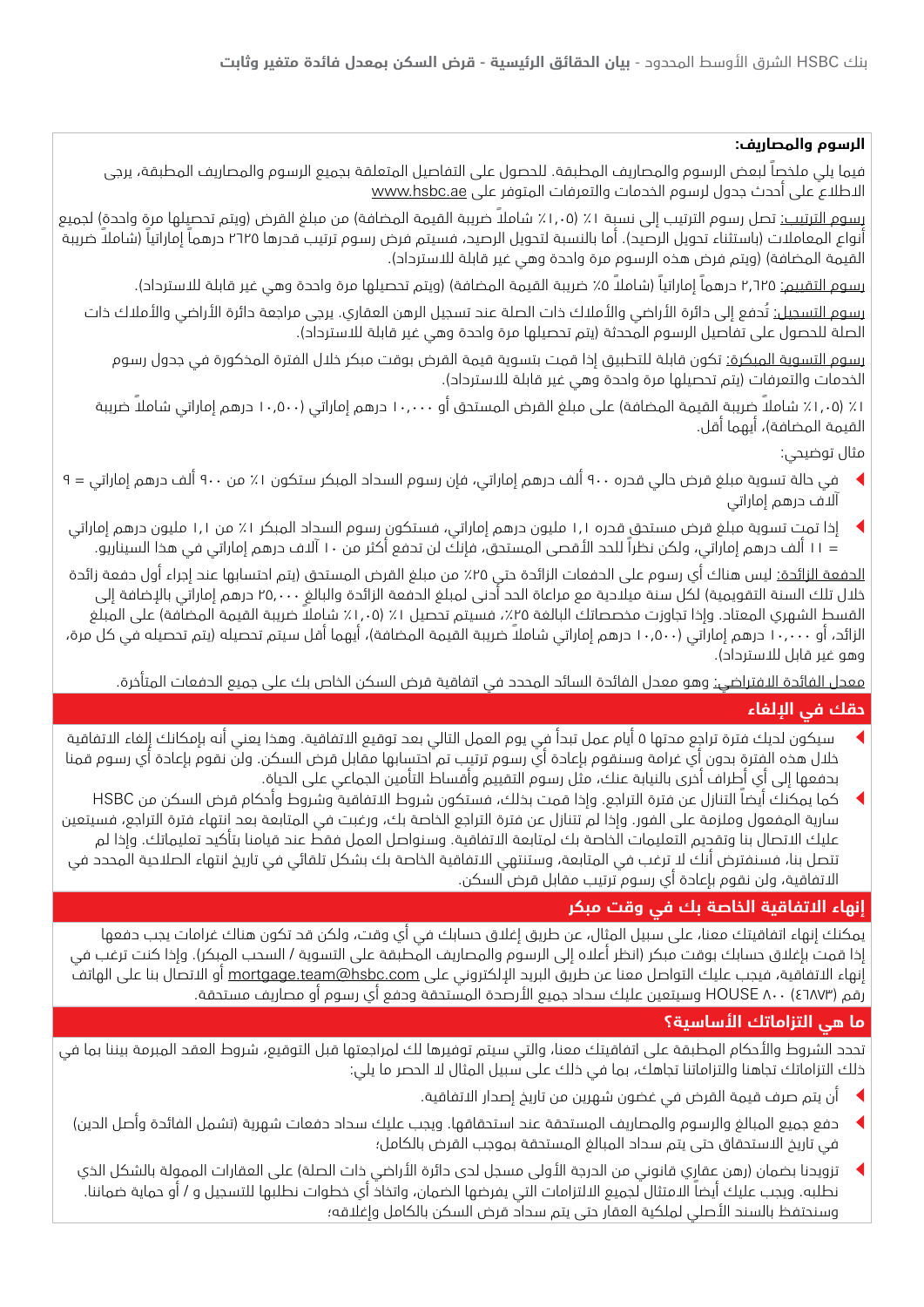- أن يكون لديك وثائق تأمين سارية المفعول على الحياة وعلى العقارات لدى أحد مزودي خدمات التأمين المعتمدين لدينا قبل صرف قيمة القرض واالحتفاظ بها طوال مدة القرض. ويجب عليك التأمين على العقارات ضد جميع المخاطر االعتيادية لقيمته االستبدالية الكاملة (أو على الأقل الرصيد المستحق لقرض السكن للشقق). ويجب تحويل التأمين على الحياة لمصلحة HSBC وتغطية الرصيد المستحق من قرض السكن في حالة وفاتك. وسوف تضمن ظهورنا على وثيقة التأمين كمستفيدون في حالة أي خسارة وبالشكل الذي نطلبه. إذا لم تحتفظ بالتأمين على الحياة أو على العقارات، فسنقوم بترتيب واحد لمصلحتنا وسنقوم بتحصيل أقساط التأمين منك؛
	- t تقديم تقرير التقييم العقاري من أحد مزودي الخدمة المعتمدين لدينا في وقت تقديم الطلب؛
	- <sup>t</sup> إبالغنا فوراً في حال تغيرت ظروفك، أو إذا كانت أي من المعلومات التي قدمتها أثناء طلبك غير صحيحة؛
- الحفاظ على العقارات بحالة جيدة، والحصول على موافقتنا الخطية لإجراء أي تعديلات أو تأجير العقارات. ويجب ألا تمارس أي نشاط تجاري في العقار. وسيتعين عليك دفع جميع رسوم الخدمة والصيانة والدفعات التعاقدية للمطور في مواعيدها المحددة؛ و
	- t بالنسبة للعقارات المستأجرة: يجب عليك إخطارنا على الفور في حال وجود أي مبالغ مستحقة بموجب عقد اإليجار غير المسددة وضمان امتثالك لجميع التزامات المستأجر بموجب عقد اإليجار.

هذه ليست بقائمة شاملة اللتزاماتك، وللحصول على كامل التفاصيل، يرجى االطالع على شروط وأحكام قرض السكن المطبقة لدينا واالتفاقية. من المتوقع منك أن تفي بجميع التزاماتك طوال مدة القرض.

# **شيك الضمان/ الضمانات/الجماعية/المشتركة - ما الذي نطلبه؟**

الضمان (رهن عقاري قانوني من الدرجة الأولى) مسجل لدى دائرة الأراضي والأملاك ذات الصلة على العقارات الممولة، بالشكل الذي نطلبه وشيك ضمان موقع وغير مؤرخ بما يعادل مبلغ القرض. وقد نقدم هذا الشيك للدفع في حال تأخر دفعاتك الشهرية. وإذا لم يكن لديك األموال الكافية في حسابك لدفع مبلغ الشيك بالكامل عند تقديمه، فسنحتاج إلى إبالغ مصرف اإلمارات العربية المتحدة المركزي بهذا الأمر وقد تواجه أيضاً مسؤولية جنائية أو مدنية بموجب القوانين واللوائح التنظيمية المعمول بها. وسنقوم بإبلاغك عند تقديم العرض إليك إذا احتجنا إلى ضمان إضافي، أو الضمان المذكور أعاله بشكل مختلف.

# **التغييرات في الشروط واألحكام الخاصة بك**

نحتفظ بالحق في إجراء تغييرات محددة على الاتفاقية والشروط والأحكام الخاصة بك بعد توقيعك عليها، وتكون هذه تغييرات مسموح بها. وسنرسل لكَ دائماً إشعاراً قبل ٦٠ يوماً على الأقل من إجراء أي تغيير مسموح به ما لم يكن التغيير مطلوباً بموجب القانون أو اللوائح التنظيمية ليصبح سارياً في وقت أقرب. وسنتعامل مع عدم اعتراضك أو استمرارك باستخدام قرض السكن خالل فترة اإلشعار على أنه موافقة منك على هذه التغييرات. يرجى الاطلاع على المادة ١٢ من شروط وأحكام قرض السكن (المتوفرة على الموقع www.hsbc.ae) للمزيد من التفاصيل.

# **ما هي الشروط الرئيسية؟**

**القيود الرئيسية:** قروض السكن متاحة لدينا فقط:

- <sup>t</sup> إذا كان عمرك بين 21 و 65 عاما.ً الحد األدنى للفترة هي 5 سنوات والحد األقصى 25 سنة
- t إذا كان لديك دخل شهري ال يقل عن 15,000 درهم إماراتي؛ وأال يقل مبلغ القرض عن 50 ألف درهم إماراتي لزيادة القيمة و350 ألف درهم إماراتي للمعامالت األخرى. وتخضع الطلبات لمعايير األهلية وسياساتنا الداخلية.

### **تــــحــــذيــــر:**

### **االستثناءات الرئيسية:**

غير المقيمين - إذا كنت تعيش خارج دولة الإمارات العربية المتحدة، قد يكون لا يزال بإمكانك التقدم بطلب للحصول على قرض لشراء عقار هنا. وستحتاج ألن تكون من عمالء Jade HSBC أو Premier ً ، أو أن تكون مؤهال للحصول على حساب لسداد أقساط قرض السكن.

### **المخاطر الرئيسية:**

فيما يلي ملخصاً لبعض المخاطر التي يجب أن تكون على دراية بها. ويتوفر المزيد من المعلومات في شروط وأحكام قرض السكن من HSBC وخطاب العرض.

**ماذا لو ارتفعت معدالت الفائدة؟** قد تختلف الدفعات الشهرية اختالفاً كبيراً إذا تغير معدل إقراض الرهن العقاري الخاص بك. على سبيل المثال، إذا زاد معدل اإلقراض للرهن العقاري الخاص بك، فسيؤدي ذلك إلى استحقاق دفعات شهرية أكبر، ولكن إذا انخفض معدل اإلقراض للرهن العقاري الخاص بك، فسيؤدي ذلك إلى استحقاق أقساط شهرية أقل.

**بالنسبة لقروض السكن بمعدل فائدة ثابت:** ماذا لو كان معدل الفائدة خالل فترة معدل الفائدة المتغير أعلى من فترة معدل الفائدة الثابت، أو إذا زادت الفائدة خالل فترة معدل الفائدة المتغير؟ هناك خطر من أن يرتفع معدل اإلقراض للرهن العقاري الخاص بك في بداية و/أو خالل فترة معدل الفائدة المتغير مما يؤدي إلى دفعات شهرية أكبر.

**ماذا لو انخفض دخلك؟** ال يزال يتعين عليك سداد قرض السكن إذا فقدت عملك الوظيفي أو إذا منعك المرض من العمل. ونحن على ثقة من أنك ستولي االعتبار الواجب لمصدر دخلك، وال سيما مع األخذ في االعتبار أي التزامات مادية أخرى قد تكون لديك والتأكد من أن لديك الموارد المالية الكافية لدعم نفقات نمط حياتك الحالية أو المستقبلية.